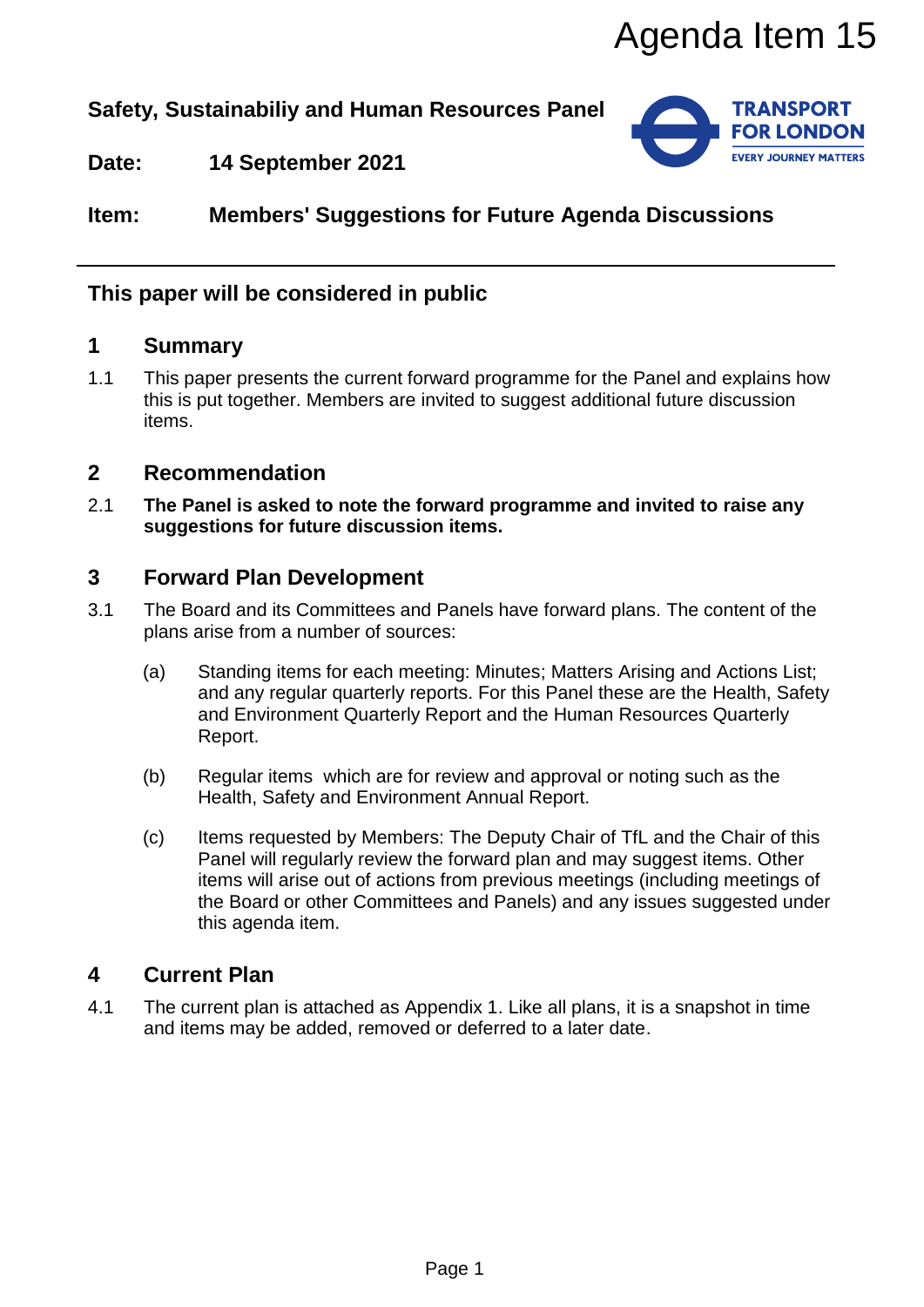#### **List of appendices to this report:**

Appendix 1: Safety, Sustainability and Human Resources Panel Plan.

**List of Background Papers:**

None

Contact Officer: Howard Carter, General Counsel<br>Email: HowardCarter@tfl.gov.uk [HowardCarter@tfl.gov.uk](mailto:HowardCarter@tfl.gov.uk)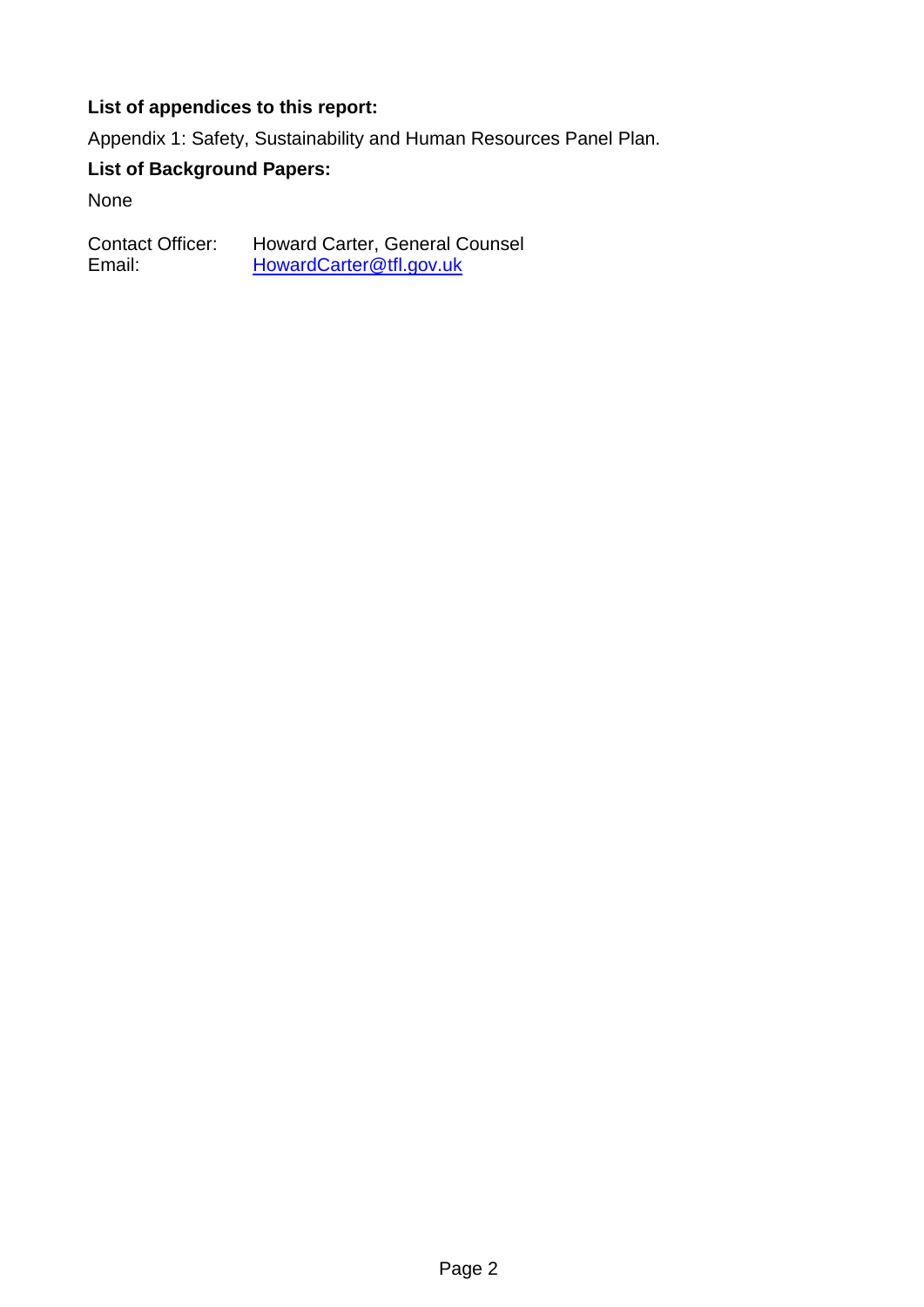# **Safety, Sustainability and Human Resources Panel Forward Planner 2021/22 Appendix 1**

**Membership:** Kay Carberry CBE, Dr Nina Skorupska CBE (Vice Chair), Julian Bell, Bronwen Handyside, Dr Mee Ling Ng OBE, and Mark Phillips.

Abbreviations: Managing Director (MD), Customers, Communication and Technology (CCT), London Underground (LU), Surface Transport (ST), CPO (Chief People Officer), CSHEO (Chief Safety, Health and Environment Officer), D (Director), DIT (Diversity, Inclusion & Talent) and SHE (Safety, Health & Environment), DCP (Director, City Planning), CDD (Commercial Development Director), DIA (Director of Internal Audit)

| 2 December 2021                                          |              |         |  |
|----------------------------------------------------------|--------------|---------|--|
| Quarterly Health, Safety and Environment Performance     | <b>CSHEO</b> | To note |  |
| Reports (to include resilience, assurance and compliance |              |         |  |
| issues)                                                  |              |         |  |
| Review of CIRAS Report and Themes                        | <b>CSHEO</b> | To note |  |
| <b>Fatigue Management Update</b>                         | <b>CSHEO</b> | To note |  |
| <b>Air Quality Update</b>                                | <b>DCP</b>   | To note |  |
| <b>Climate Change Adaptation Update</b>                  | <b>DCP</b>   | To note |  |
| <b>Responsible Procurement Update</b>                    |              | To note |  |
| <b>Human Resources Quarterly Report</b>                  | <b>CPO</b>   | To note |  |
| <b>Training Update</b>                                   | <b>CPO</b>   | To note |  |
| <b>Strategic Risk Update</b>                             | <b>CSHEO</b> | To note |  |